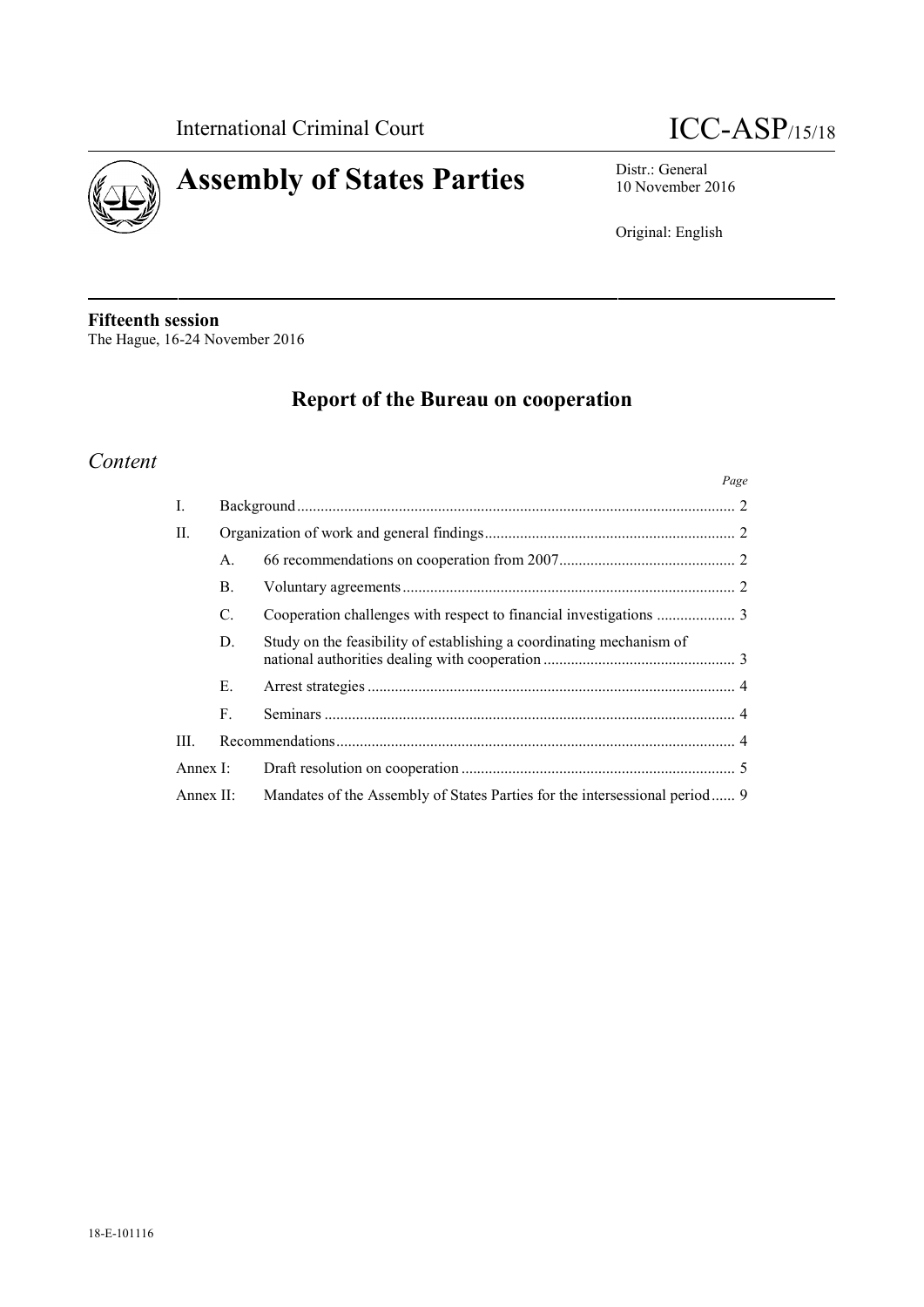# **I. Background**

1. Operative paragraph 27 of resolution ICC-ASP/14/Res.3 entitled "Cooperation", adopted by the Assembly of States Parties ("the Assembly") on 26 November 2015, requested the Bureau to maintain a facilitation of the Assembly for cooperation to consult with States Parties, the Court and non-governmental organizations as well as other interested States and relevant organizations in order to further strengthen cooperation with the Court.

2. The Bureau appointed Ambassadors Maymouna Diop Sy (Senegal) and Jan Lucas van Hoorn (Netherlands) as co-facilitators for cooperation on 24 February 2016. Ambassador Paul Wilke (Netherlands) temporarily took the place of Ambassador van Hoorn as of 3 May 2016.

# **II. Organization of work and general findings**

3. In 2016, The Hague Working Group ("the working group") held a total of four informal consultations on the issues of cooperation. Meetings were held on 17 May, 23 June, 8 September and 13 October 2016. Meetings and consultations have been held with a number of stakeholders, including States, Court officials and representatives of civil society.

4. At the first 2016 meeting, held on 17 May, the co-facilitators presented their programme of work which included the following set of issues on which to focus the efforts of the working group, pursuant to the mandates outlined in the resolution on cooperation  $(ICC-ASP/14/Res.3)$ ,<sup>1</sup> as well as in the omnibus resolution  $(ICC-ASP/14/Res.4, including$ annex I):

- (a) The 66 recommendations on cooperation from  $2007$ ;<sup>2</sup>
- (b) Voluntary agreements and arrangements; $3$
- (c) Coordinating mechanism of national authorities; $<sup>4</sup>$  and</sup>
- (d) Arrest strategies.

### **A. 66 recommendations on cooperation from 2007**

5. Pursuant to the mandate of the Assembly to conduct a review of the 66 recommendations adopted by the Assembly in  $2007$ <sup>5</sup> in close cooperation with the Court, in 2015 the co-facilitators had conducted consultations with different stakeholders and had prepared a "flyer" which provided an overview over the 66 recommendations and relevant issues linked to them, in order to help States and other stakeholders to identify priorities and ways to better implement the recommendations. <sup>6</sup>

6. In 2016, as part of the continuation of that review the co-facilitators sent States Parties a questionnaire on the status of implementation of the seven key areas of cooperation which had been identified in the 2015 flyer.  $^7$  A total of 13 States replied to the questionnaire by 30 September 2016. The material contained in the responses could form the basis for future discussions on cooperation.

### **B. Voluntary agreements**

7. As regards voluntary agreements, the Court presented its work on framework agreements and underlined once more the need for voluntary agreements in relation to relocation of witnesses, enforcement of sentences, interim release of detained persons, and

<sup>&</sup>lt;sup>1</sup> ICC-ASP/13/Res.3, adopted at the 12th plenary meeting, on 17 December 2014, by consensus.

<sup>&</sup>lt;sup>2</sup> Ibid., operative paragraph 24.<br> $\frac{3}{1}$  Ibid., operative paragraph 21.

<sup>&</sup>lt;sup>4</sup> ICC-ASP/13/Res.3, operative paragraph 16.

<sup>&</sup>lt;sup>5</sup> ICC-ASP/6/Res.2, annex II.

<sup>&</sup>lt;sup>6</sup> See also the report of the Court on cooperation (ICC-ASP/14/27, paragraphs 37 to 43). <sup>7</sup> ICC-ASP/14/26/Rev.1, annex II.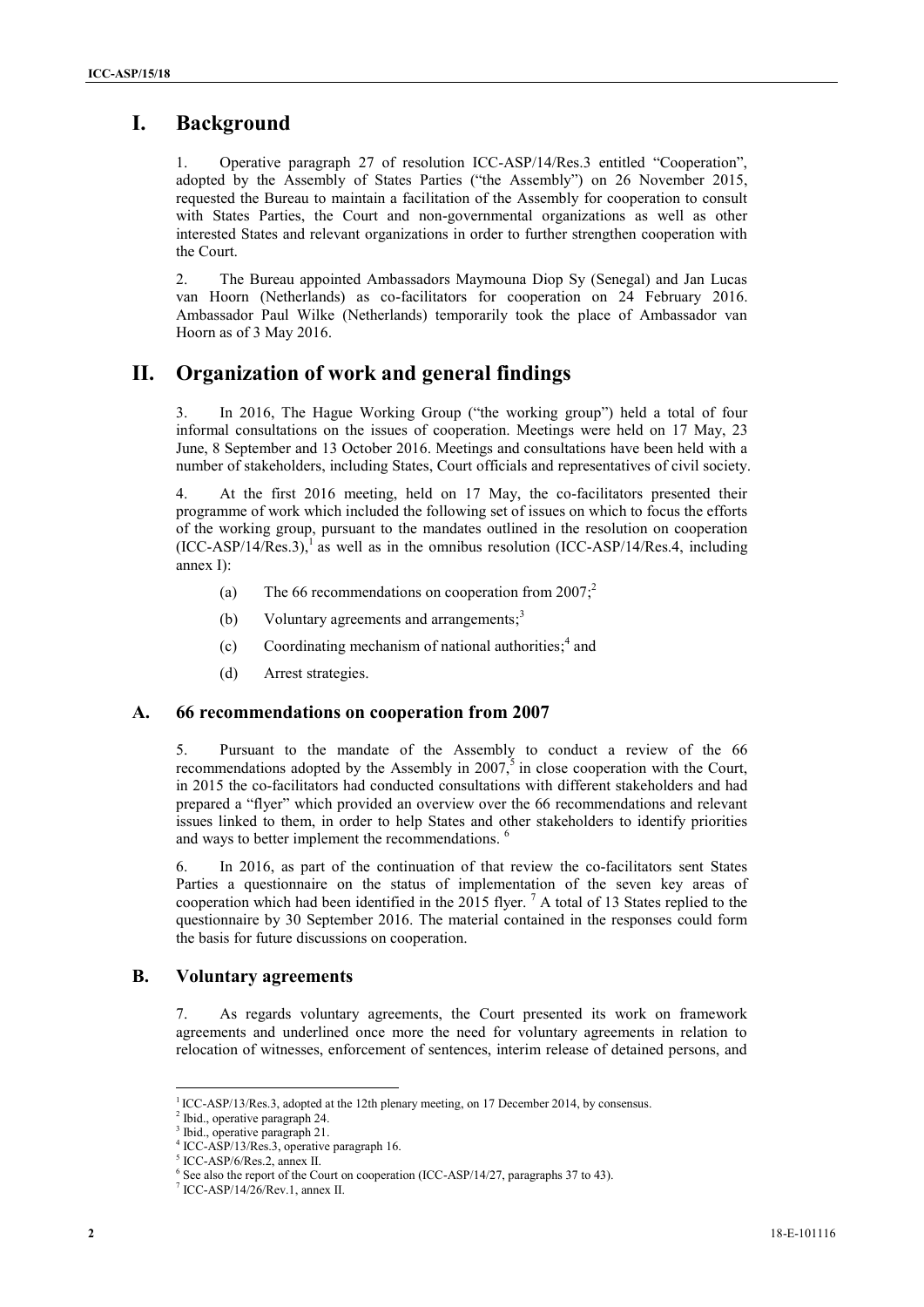final release -also in cases of acquittal. Furthermore, the Court emphasized that States always retain the prerogative to enter into such agreements and to make a final decision whether or not to accept a specific witness or sentenced person. Ad-hoc arrangements might also be feasible in the absence of an agreement.

8. The Court recalled that it had concluded eight voluntary agreements on the enforcement of sentences with States, had signed an agreement with one State Party which had not yet entered into force, and had concluded a memorandum of understanding (MOU) with the United Nations Office on Drugs and Crime (UNODC).

9. The MOU with the UNODC aimed to assist States that were willing to conclude enforcement of sentences agreements with the Court but faced challenges in doing so in accordance with international standards. The President of the Court had written to all States Parties reminding them of the importance of concluding agreements on the enforcement of sentences and reminding them also of the avenue presented by the MOU with the UNODC.

The Court also recalled that two of the persons convicted by the Court were serving their sentences in their State of nationality, on their request, which had required the Court to conclude two ad hoc agreements with the Democratic Republic of the Congo.

11. The Court also indicated that two new witness relocation agreements had been signed since the Assembly session in November 2015.

### **C. Cooperation challenges with respect to financial investigations**

12. As regards the identification, seizure and freezing of assets, which had been mentioned in the 2007 report containing the 66 recommendations, the Court presented a report on cooperation challenges faced by the Court with respect to financial investigations. That report set out the forward-looking conclusions of a 26-27 October 2015 workshop held in The Hague, Netherlands, as well as recommendations addressed to three categories of actors, i.e. States Parties, the Court, and States Parties and the Court. The Court highlighted, *inter alia*, the importance of national authorities being aware that the Court's requests for cooperation were of a different nature from requests under mutual legal assistance agreements; and that the Court had no jurisdiction to investigate the crimes of money-laundering and corruption, whereas States did. Furthermore, the Court indicated that it would be useful to have a better understanding of the procedure governing the seizure of assets in different jurisdictions and in relation to the work of other international organizations.

13. Some States noted the importance of support for the Court in its investigations. The Court's report was viewed as a good starting point for further discussion of cooperation; the importance of experience-sharing to strengthen the capacity of the Court as well as of States Parties was highlighted. It was however noted that such cooperation should be on a voluntary basis and not have financial implications. A point was made that laws governing some national criminal procedures had restrictions on financial investigations and that the respective States could, consequently, have difficulty in carrying out requests for cooperation in that area. It would therefore be useful for the Court to have relevant information on national systems. It was further noted that some developing countries would need to build their capacity in financial investigations of a national as well as transnational nature.

14. For its part, the Secretariat of the Trust Fund for Victims stressed that the assets of the accused were important for the purpose of reparations, therefore cooperation on asset recovery was essential.

### **D. Study on the feasibility of establishing a coordinating mechanism of national authorities dealing with cooperation**

15. At its thirteenth session the Assembly had welcomed the study on the feasibility of establishing a coordinating mechanism of national authorities dealing with cooperation with the Court<sup>8</sup> and had invited the Bureau to discuss the feasibility of establishing such a

<sup>8</sup> ICC-ASP/13/29, annex II.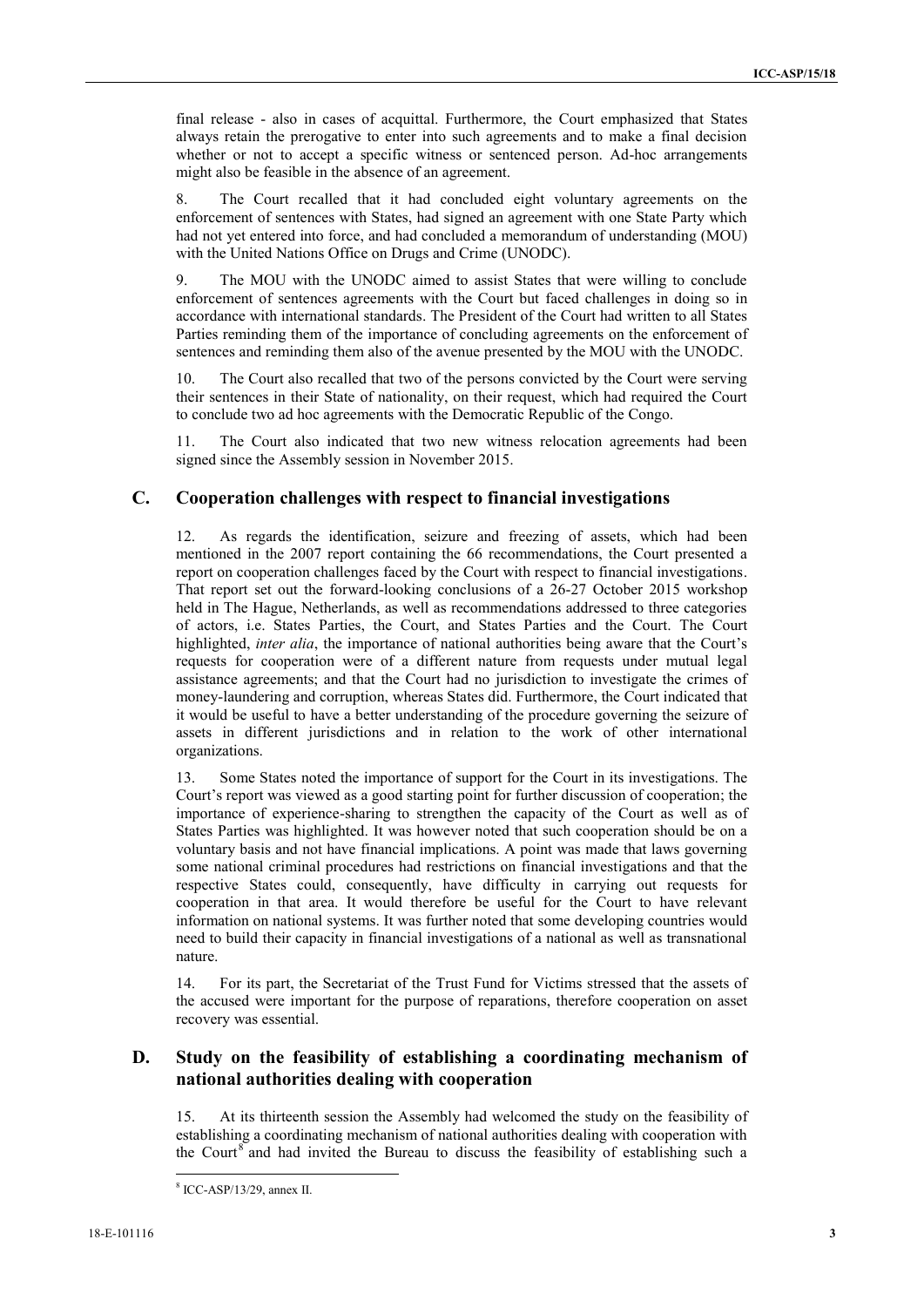mechanism, taking into consideration the study. At its fourteenth session the Assembly had invited the Bureau, through its working groups, to discuss the feasibility of establishing a coordinating mechanisms of national authorities, taking into account the respective background document, and to report to the Assembly well in advance of its sixteenth session.<sup>9</sup>

16. In this connection, a preparatory meeting would take place in early 2017 to discuss, inter alia, the goal and financing of the future coordinating mechanism and how to facilitate completion of the feasibility study with a view to providing a report to the Assembly at its sixteenth session. In the resolution on cooperation to be presented to the Assembly at its sixteenth session, a mandate would be given to the Bureau to organize together with a group of interested States Parties a test meeting concerning the coordinating mechanism before the end of 2019*.*

### **E. Arrest strategies**

17. At its thirteenth session, the Assembly had taken note of the report on arrest strategies submitted by the Rapporteur<sup>10</sup> which had annexed a draft Action Plan, and had invited the Bureau to continue discussions on the topic with a view to submitting a consolidated draft Action Plan on arrest strategies for consideration by the Assembly.<sup>11</sup>

18. At its fourteenth session, the Assembly had taken note of the report on arrest strategies, as well as of the draft Action Plan on Arrest Strategies, <sup>12</sup> and had urged the Bureau "to continue consideration of the recommendations of the draft Action Plan on Arrest Strategies with a view to its adoption, and to report thereon to the fifteenth session of the Assembly."<sup>13</sup>

#### **F. Seminars**

19. The Court had indicated that its focus for 2016 would be technical seminars, with a focus on specific areas where it had identified priority needs, e.g. financial investigations, voluntary agreements, and cooperation. The seminars, which included a high-level seminar for Central and Eastern European countries, held in Bucharest from 21 to 22 March 2016, were being organized with the financial support provided by the European Commission.

## **III. Recommendations**

20. The working group recommended that the Assembly continue to monitor cooperation with a view to facilitating States Parties in sharing their experiences and considering other initiatives to enhance cooperation with the Court, and to include cooperation as a standing agenda item for future sessions of the Assembly, pursuant to paragraph 26 of resolution ICC-ASP/13/Res.3.

21. The working group further recommended that the draft resolution in annex I be adopted by the Assembly following the plenary session on cooperation.

<sup>&</sup>lt;sup>9</sup> ICC-ASP/14/Res.3, para. 10.<br><sup>10</sup> ICC-ASP/13/29/Add.1.

<sup>&</sup>lt;sup>11</sup> ICC-ASP/13/Res.3, para. 4 and ICC-ASP/13/Res.5, para.11.

<sup>&</sup>lt;sup>12</sup> ICC-ASP/14/Res.3, para. 4 and ICC-ASP/14/Res.4, para. 11.<br><sup>13</sup> ICC-ASP/14/Res.3, para. 4.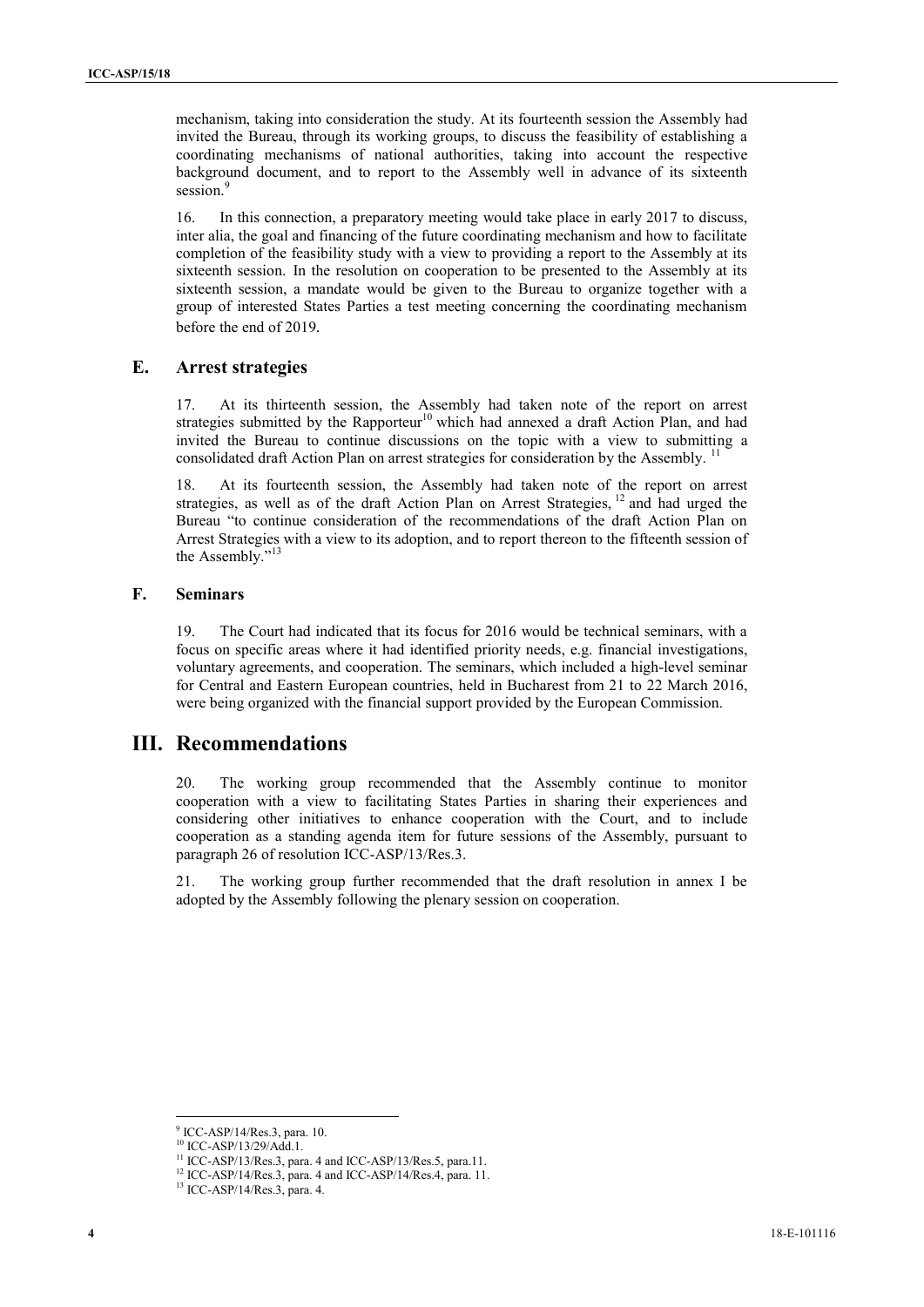## **Annex I**

## **Draft resolution on cooperation**

#### *The Assembly of States Parties,*

*Recalling* the provisions of the Rome Statute, the Declaration on Cooperation (RC/Dec.2) agreed by States Parties at the Review Conference in Kampala and previous resolutions and declarations of the Assembly of States Parties with regard to cooperation, including ICC-ASP/8/Res.2, ICC-ASP/9/Res.3, ICC-ASP/10/Res.2, ICC-ASP/11/Res.5, ICC-ASP/12/Res.3, ICC-ASP/13/Res.3, ICC-ASP/14/Res.3, and the sixty-six recommendations annexed to resolution ICC-ASP/6/Res.2,

*Determined* to put an end to impunity by holding to account the perpetrators of the most serious crimes of concern to the international community as a whole, and *reaffirming* that the effective and expeditious prosecution of such crimes must be strengthened, inter alia, by enhancing international cooperation,

*Stressing* the importance of effective and comprehensive cooperation and assistance by States Parties, other States, and international and regional organizations, to enable the Court to fulfil its mandate as set out in the Rome Statute and that States Parties have a general obligation to cooperate fully with the Court in its investigation and prosecution of crimes within its jurisdiction, including with regard to the execution of arrest warrants and surrender requests, as well as other forms of cooperation set out in article 93 of the Rome Statute,

*Welcoming* the report of the Court on cooperation, submitted pursuant to paragraph 28 of resolution ICC-ASP/14/Res.3,

*Noting* that contacts with persons in respect of whom an arrest warrant issued by the Court is outstanding should be avoided when such contacts undermine the objectives of the Rome Statute,

*Further noting* the arrest guidelines issued by the Office of the Prosecutor for the consideration of States, including inter alia, the elimination of non-essential contacts with individuals subject to an arrest warrant issued by the Court and that, when contacts are necessary, an attempt is first made to interact with individuals not subject to an arrest warrant,

*Noting* the redrafted and redistributed guidelines setting out the policy of the United Nations Secretariat on contacts between United Nations officials and persons who are the subject of arrest warrants or summonses issued by the Court, as annexed to a letter dated 3 April 2013 by the Secretary General of the United Nations to the President of the General Assembly and the President of the Security Council,

*Recognizing* that requests for cooperation and the implementation thereof should take into account the rights of the accused,

*Commending* international and regional organizations' support for strengthening cooperation in the area of voluntary agreements,

*Recalling* the pledges relating to cooperation made by States Parties at the Review Conference in Kampala and *noting* the importance of ensuring adequate follow-up with regard to the implementation of pledges,

1. *Emphasizes* the importance of timely and effective cooperation and assistance from States Parties and other States under an obligation or encouraged to cooperate fully with the Court pursuant to Part 9 of the Rome Statute or a United Nations Security Council resolution, as the failure to provide such cooperation in the context of judicial proceedings affects the efficiency of the Court and *stresses* that the non-execution of cooperation requests has a negative impact on the ability of the Court to execute its mandate, in particular when it concerns the arrest and surrender of individuals subject to arrest warrants;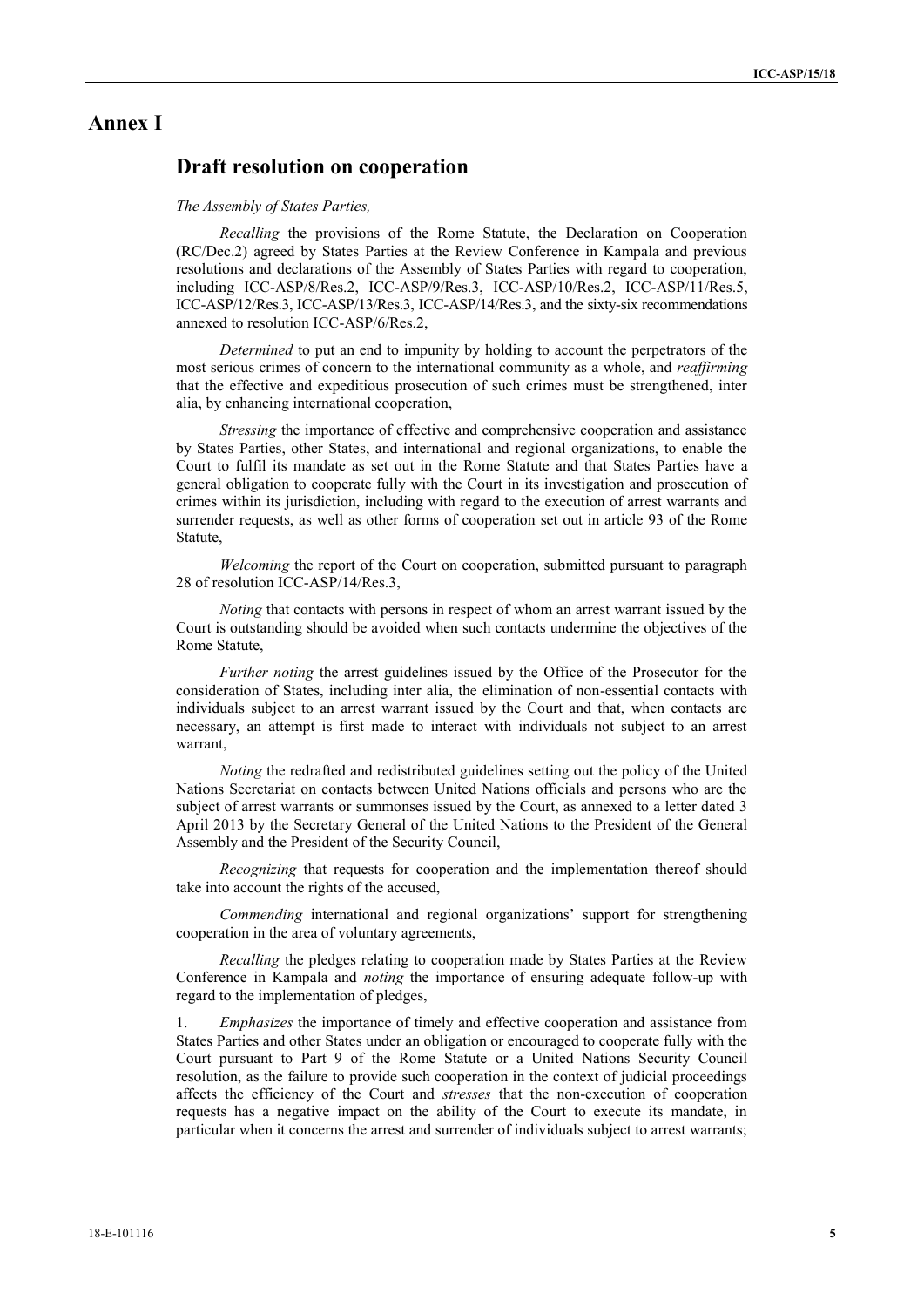2. *Expresses* serious concerns that arrest warrants or surrender requests against 13 persons remain outstanding,<sup>1</sup> and *urges* States to cooperate fully in accordance with their obligation to arrest and surrender to the Court;

3. *Reaffirms* that concrete steps and measures to securing arrests need to be considered in a structured and systematic manner, based on the experience developed in national systems, the international ad hoc and mixed tribunals, as well as by the Court;

4. *Takes note* of the report on arrest strategies by the Rapporteur<sup>2</sup> and *takes note* of the draft Action Plan on Arrest Strategies, and *urges* the Bureau to continue consideration of the recommendations of the draft Action Plan on Arrest Strategies with a view to its adoption, and to report thereon to the sixteenth session of the Assembly;

5. *Urges* States Parties to avoid contact with persons subject to a warrant of arrest issued by the Court, unless such contact is deemed essential by the State Party, *welcomes* the efforts of States and international and regional organizations in this regard, and *acknowledges* that States Parties may, on a voluntary basis, advise the ICC of their own contacts with persons subject to a warrant of arrest made as a result of such an assessment;

6. *Recalls* that the ratification of the Rome Statute must be matched by national implementation of the obligations emanating therefrom, in particular through implementing legislation and, in this regard, *urges* States Parties to the Rome Statute that have not yet done so to adopt such legislative and other measures so as to ensure that they can fully meet their obligations under the Rome Statute;

7. *Acknowledges* efforts by States, by civil society organizations and by the Court, including through the Legal Tools Project, to facilitate exchange of information and experiences, with a view to raising awareness and facilitating the drafting of national implementing legislation;

8. *Encourages* States to establish a national focal point and/or a national central authority or working group tasked with the coordination and mainstreaming of Court related issues, including requests for assistance, within and across government institutions, as part of efforts aimed at making national procedures for cooperation more efficient, where appropriate;

9. *Welcomes* the organization by the Court, with the support of the European Commission and other donors, of a yearly seminar on cooperation with its main focal points;

10. *Recalls* the report to the thirteenth session of the Assembly on the feasibility study of establishing a coordinating mechanism of national authorities and *invites* the Bureau, through its working groups, to discuss the feasibility of establishing a coordinating mechanism of national authorities, taking into consideration the study in annex II of the report of the Bureau on cooperation to the thirteenth session3 and to report to the Assembly well in advance of the sixteenth session;

11. *Emphasizes* also the on-going efforts made by the Court in providing focused requests for cooperation and assistance which contribute to enhancing the capacity of States Parties and other States to respond expeditiously to requests from the Court, and *invites* the Court to continue improving its practice in transmitting specific, complete and timely requests for cooperation and assistance;

12. *Recognizes* that effective and expeditious cooperation with regard to the Court's requests for the identification, tracing and freezing or seizure of proceeds, property and assets and instrumentalities of crime is crucial to the provision of reparations to victims and for potentially addressing the costs of legal aid;

13. *Underlines* the importance of effective procedures and mechanisms that enable States Parties and other States to cooperate with the Court in relation to the identification, tracing and freezing or seizure of proceeds, property and assets as expeditiously as possible; *welcomes* the Court's report and comprehensive presentation on cooperation challenges faced by the Court with respect to financial investigation and *calls on* all States Parties to

<sup>&</sup>lt;sup>1</sup> As at 5 September 2016.<br><sup>2</sup> ICC-ASP/14/26/Add.1, appendix.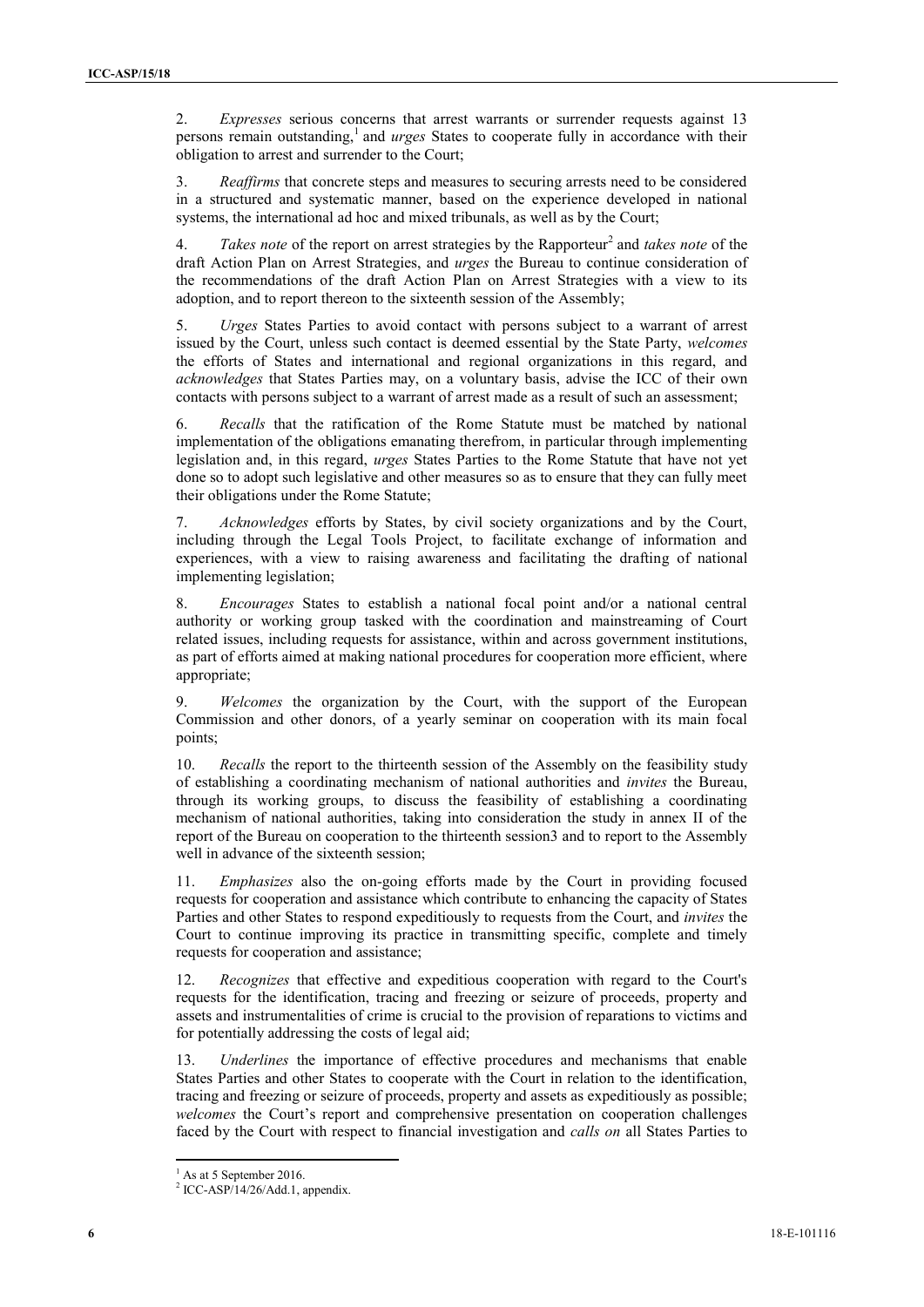put in place and further improve effective procedures and mechanisms in this regard, with a view to facilitate cooperation between the Court, States Parties, other States and international organizations;

14. *Urges* States Parties to cooperate with requests of the Court made in the interest of Defence teams, in order to ensure the fairness of proceedings before the Court;

15. *Calls upon* States Parties as well as non-States Parties that have not yet done so to become parties to the Agreement on Privileges and Immunities of the International Criminal Court as a matter of priority, and to incorporate it in their national legislation, as appropriate;

16. *Acknowledges* the importance of protective measures for victims and witnesses for the execution of the Court's mandate, *welcomes* the two new relocation agreements concluded since the last resolution on cooperation, and *stresses* the need for more such agreements or arrangements with the Court for the expeditious relocation of witnesses;

17. C*alls upon* all States Parties and other States, to consider strengthening their cooperation with the Court by entering into agreements or arrangements with the Court, or any other means concerning, inter alia, protective measures for victims and witnesses, their families and others who are at risk on account of testimony given by witnesses;

18. *Acknowledges* that, when relocation of witnesses and their families proves necessary, due account should be given to finding solutions that, while fulfilling the strict safety requirements, also minimize the humanitarian costs of geographical distance and change of linguistic and cultural environment and *urges* all States Parties to consider making voluntary contributions to the Special Fund for Relocations;

19. *Welcomes* the conclusion of *ad hoc* agreements between the Court and the Democratic Republic of the Congo on the enforcement of two sentences of imprisonment pronounced by the Court and the conclusion of a framework agreement on the enforcement of sentences between the Court and Norway, which brings the total number of such framework agreements in force to eight;

20. *Emphasizes* that the need for cooperation with the Court on the enforcement of sentences is likely to increase in the coming years as more cases proceed toward conclusion, *recalls* the principle enshrined in the Rome Statute that States Parties should share the responsibility for enforcing sentences of imprisonment, in accordance with principles of equitable distribution, and *calls upon* States Parties to actively consider the conclusion of agreements with the Court to this end;

21. *Commends* and *further encourages* the work of the Court on framework agreements or arrangements, or any other means in areas such as interim release, final release - also in cases of acquittal - and sentence enforcement which may be essential to ensuring the rights of suspects and accused persons, in accordance with Rome Statute and guaranteeing the rights of convicted persons and *urges* all States Parties to consider strengthening cooperation in these areas;

22. *Recalls* the conclusion in 2014 of the first voluntary agreement between the Court and a State Party on interim release and *requests* the Bureau, through its Working Groups, to continue the discussions on voluntary framework agreements or arrangements, and to report thereon to the Assembly at its sixteenth session;

23. *Welcomes* the increased cooperation between the Court and the United Nations, and other international and regional organizations, and other inter-governmental institutions;

24. *Recognizes* the importance of ensuring a safe environment for strengthening and fostering cooperation between civil society and the Court and of taking all necessary action to address threats and intimidation directed at civil society organizations;

25. *Emphasizes* the importance of States Parties enhancing and mainstreaming diplomatic, political and other forms of support for, as well as promoting greater awareness and understanding of the activities of the Court at the international level, and *encourages* States Parties to use their capacity as members of international and regional organizations to that end;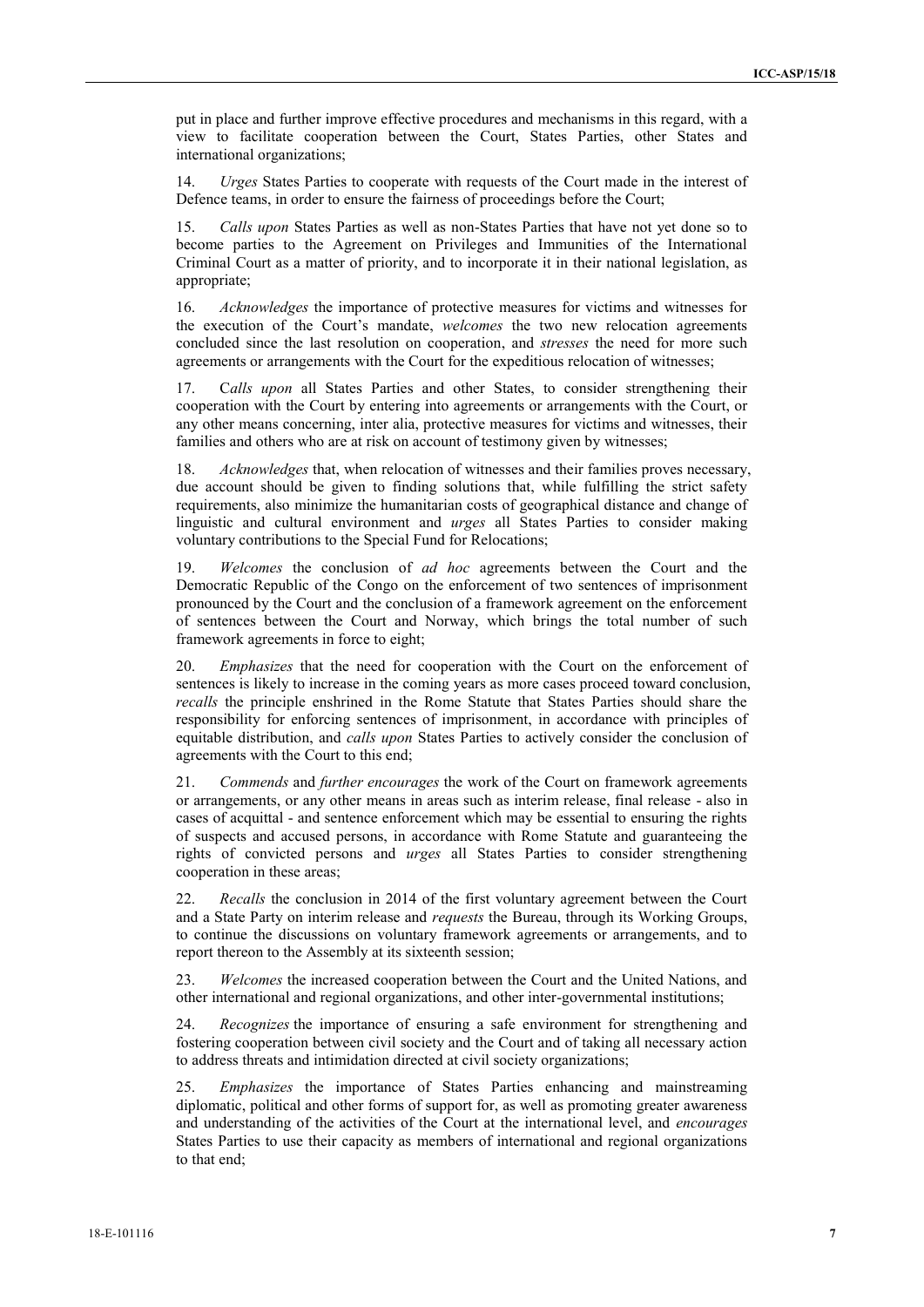26. *Urges* States Parties to explore possibilities for facilitating further cooperation and communication between the Court and international and regional organizations, including by securing adequate and clear mandates when the United Nations Security Council refers situations to the Court, ensuring diplomatic and financial support; cooperation by all United Nations Member States and follow–up of such referrals, as well as taking into account the Court's mandate in the context of other areas of work of the Security Council, including the drafting of Security Council resolutions on sanctions and relevant thematic debates and resolutions;

27. *Welcomes* the replies to the 2016 questionnaire and the exchange of information on the implementation of the 66 recommendations on cooperation adopted by States Parties in  $2007<sup>3</sup>$  as a step in the reviewing process of the implementation of the 66 recommendations, *recalls* the flyer prepared by the Court that can be used by all stakeholders to promote the 66 recommendations and increase their understanding and implementation by relevant national actors and the Court, and, *requests* the Bureau, through its Working Groups, to continue its review of the implementation of the 66 recommendations, in close cooperation with the Court, where appropriate;

28. *Welcomes* the organization by the Court, with the support of States Parties and international and regional organizations, of seminars on cooperation, and *encourages* all stakeholders, including civil society organizations, to continue organizing events that allow for exchange of information with the purpose of enhancing cooperation and constructively seeking solutions to identified challenges;

29. [Placeholder for text based on ASP cooperation debate].

30. *Encourages* the Bureau to identify issues for the Assembly to continue holding plenary discussions on specific topics related to cooperation, including on the issue of financial investigations;

31. *Requests* the Bureau to maintain a facilitation of the Assembly of States Parties for cooperation to consult with States Parties, the Court, other interested States, relevant organizations and non-governmental organizations in order to further strengthen cooperation with the Court;

32. *Recognizing* the importance of the Court's contribution to the Assembly's efforts to enhance cooperation, *requests* the Court to submit an updated report on cooperation to the Assembly at its sixteenth session and annually thereafter.

<sup>3</sup> Resolution ICC-ASP/6/Res.2, annex II.